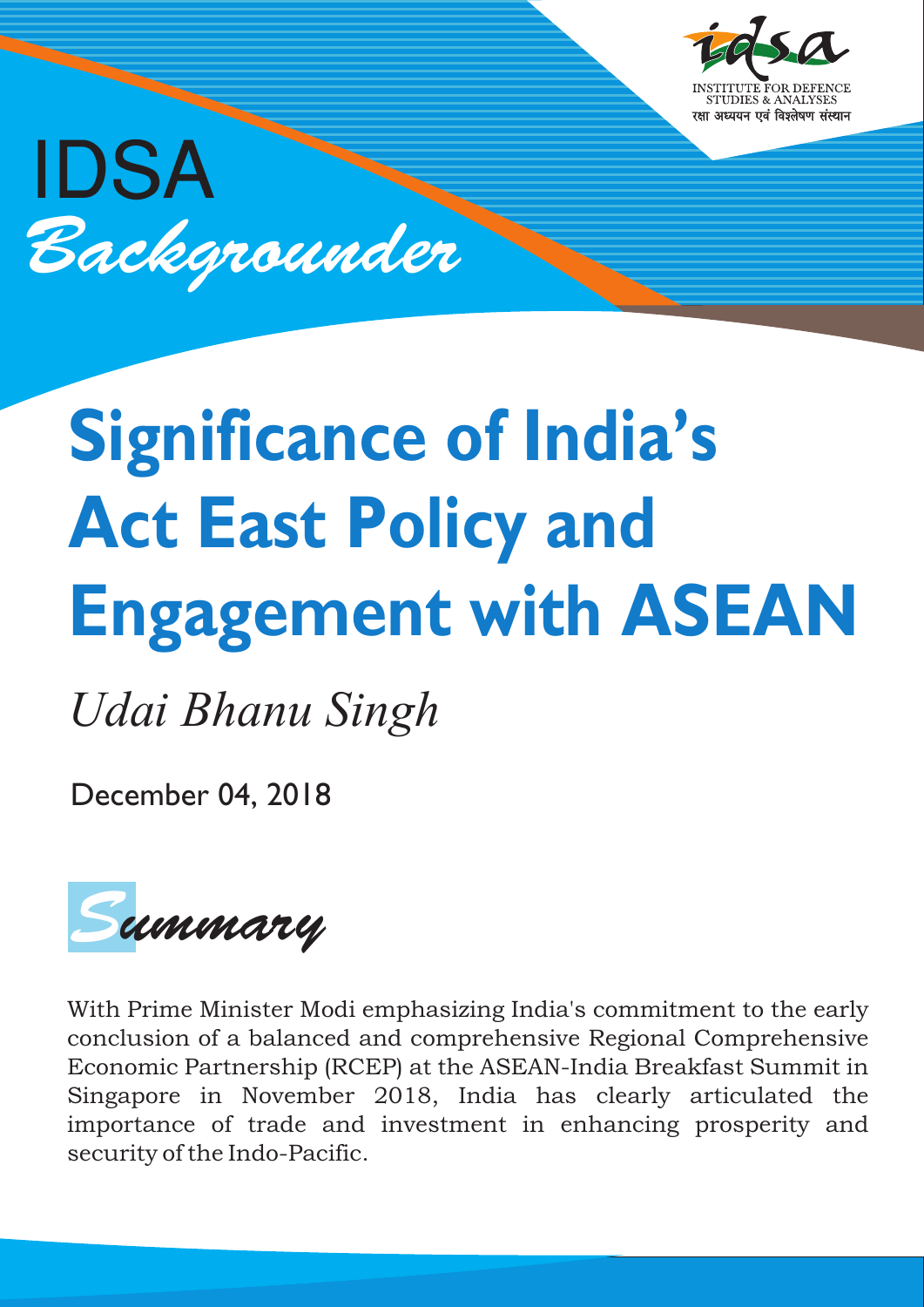Prime Minister Narendra Modi paid a visit to Singapore from 14-15 November, 2018 for the ASEAN-India Breakfast Summit. The ASEAN-India Summit provides opportunities for the leaders to interact in a multilateral setting, as well as for informal interactions on a one-to-one basis. This was PM Modi's fifth ASEAN-India Summit meeting and the fifth EAS meeting. The ASEAN-India Summit cannot be seen in isolation. PM Modi also participated in the East Asia Summit and the 2nd Regional Comprehensive Economic Partnership (RCEP) Summit on 14 November, besides delivering the Keynote address at the Singapore Fintech Festival. He held important meetings, including with Lee Hsien Loong, the prime minster of Singapore; Scott Morrison, PM of Australia; the PM of Thailand, Prayut Chan-o-cha and the Vice President of the United States, Mike Pence.

Earlier on 25 January 2018, New Delhi hosted the ASEAN-India Commemorative Summit themed "Shared Values, Common Destiny", attended by the leaders of the ten ASEAN States. The Delhi Declaration was issued on this occasion, covering the entire spectrum of political-security, economic, socio-cultural and development cooperation. This was sought to be achieved through "further strengthening of relevant institutional mechanisms and broadening of the network between government institutions, parliamentarians, business circles, scientists, academicians, think-tanks, media, youth and other stakeholders, for the building of a peaceful, harmonious, caring and sharing community in our regions."1 Modi had visited Singapore in June this year to attend the Shangri-La Dialogue, where he spoke about India's vision of the Indo-Pacific.

India's Act East Policy was unveiled at the 12<sup>th</sup> ASEAN-India Summit in 2014 held in Nay Pyi Taw. In his Opening Statement on the occasion, Modi said: "A new era of economic development, industrialization and trade has begun in India. Externally, India's 'Look East Policy' has become 'Act East Policy'."<sup>2</sup> At this point of time, the 2nd Plan of Action (POA) or the 2010-2015 Plan of Action to Implement the ASEAN-India Partnership for Peace, Progress and Shared Prosperity, was in operation. This was adopted by the leaders of the ASEAN Member States and India at the 8th ASEAN India Summit held in Hanoi, Vietnam on 30 October 2010.

This was followed by the 3rd POA or the 2016-2020 Plan of Action to Implement the ASEAN India Partnership for Peace, Progress and Shared Prosperity. It aims to pursue the goals set forth in the POA for the next five years (2016-2020) and seeks to build on the achievements made in the implementation of the previous POA. Within this POA, the two sides had drawn a list of priority areas for the period 2016-

**<sup>.</sup>** <sup>1</sup> Text of Delhi Declaration of the ASEAN-India Commemorative Summit to Mark the  $25<sup>th</sup>$ Anniversary of ASEAN-India /Dialogue Relations, MEA website at [https://asean.org/wp](https://asean.org/wp-content/uploads/2018/01/Delhi-Declaration_Adopted-25-Jan-2018.pdf)[content/uploads/2018/01/Delhi-Declaration\\_Adopted-25-Jan-2018.pdf](https://asean.org/wp-content/uploads/2018/01/Delhi-Declaration_Adopted-25-Jan-2018.pdf) Accessed 3 December 2018.

<sup>&</sup>lt;sup>2</sup> Opening Statement by Prime Minister at the 12th India-ASEAN Summit, Nay Pyi Taw, Myanmar, November 12, 2014. Available at [http://mea.gov.in/aseanindia/SpeechStatementASEM.htm?dtl/22566/Opening+Statement+by+P](http://mea.gov.in/aseanindia/SpeechStatementASEM.htm?dtl/22566/Opening+Statement+by+Prime+Minister+at+the+12th+IndiaASEAN+Summit+Nay+Pyi+Taw+Myanmar) [rime+Minister+at+the+12th+IndiaASEAN+Summit+Nay+Pyi+Taw+Myanmar](http://mea.gov.in/aseanindia/SpeechStatementASEM.htm?dtl/22566/Opening+Statement+by+Prime+Minister+at+the+12th+IndiaASEAN+Summit+Nay+Pyi+Taw+Myanmar)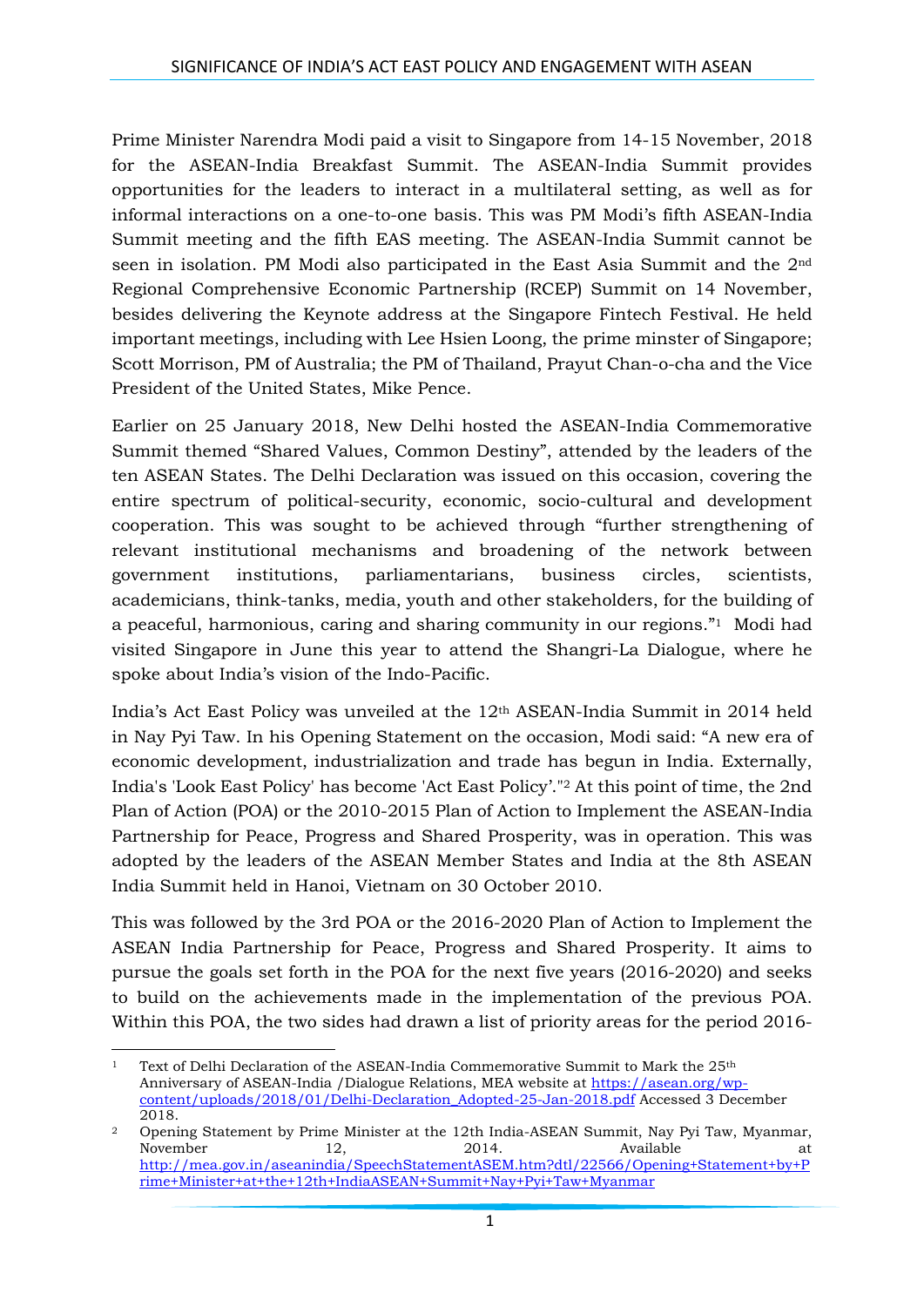2018. In his Opening Statement at the 14th ASEAN-India Summit, at Vientiane, Laos on 8 September 2016, Prime Minister Modi stated that "the ASEAN India Plan of Action for the period 2016-2020 has served us well in fulfilling our objectives. We have already implemented 54 out of 130 activities identified in the Plan of Action." This number has since increased to 70.<sup>3</sup>

The 2010-2015 POA laid out three broad areas of cooperation — Political and Security Cooperation; Economic Cooperation and Socio-Cultural Cooperation. It provides a clear follow-up mechanism "to review the progress of implementation of the Plan of Action through the existing mechanism of the ASEAN-India Dialogue Relations" and provides for submission of progress reports on the implementation to the annual ASEAN-Post Ministerial Conference with India (PMC+1 session) and the annual ASEAN-India Summit.

## **Political and Security Cooperation**

PM Modi speaking during the ASEAN-India Breakfast Summit in Singapore on 15 November 2018 (chaired by Singapore PM Lee Hsien Loong) stressed on some of the main tenets of India's Act East Policy — ASEAN Centrality; ASEAN's consensus driven approach; support for an open and inclusive regional security architecture (based on ASEAN centrality), besides the economic elements of the relationship.

India and ASEAN are cooperating in the following security-related fields:

- (i) Counter-terrorism: by sharing best practices and information, law enforcement and capacity building (under existing ASEAN-led mechanisms);
- (ii) Cyber-security capacity building, policy coordination and CBMs, including by implementing ASEAN Cybersecurity Cooperation Strategy and ARF Work Plan on Security of and in the Use of Information and Communication Technologies;
- (iii) Maritime Cooperation between India and ASEAN takes place via existing ASEAN-led mechanisms like the Expanded ASEAN Maritime Forum (EAMF) for the purpose of better coordination in search and rescue, to prevent and manage accidents/incidents at sea in accordance with ICAO and IMO guidelines.

India participated in the 3rd EAMF in Danang, Vietnam, on 27-28 August 2014. India has also successfully organised the 2nd ASEAN-India Workshop on Blue Economy in New Delhi on 18 July 2018. India has strengthened its bonds of maritime cooperation and connectivity with the region. India's vision of Security and Growth for all in the Region (SAGAR) has been recognised by

**<sup>.</sup>** <sup>3</sup> 'Brief on ASEAN-India relations', <https://www.indmissionasean.com/asean-india>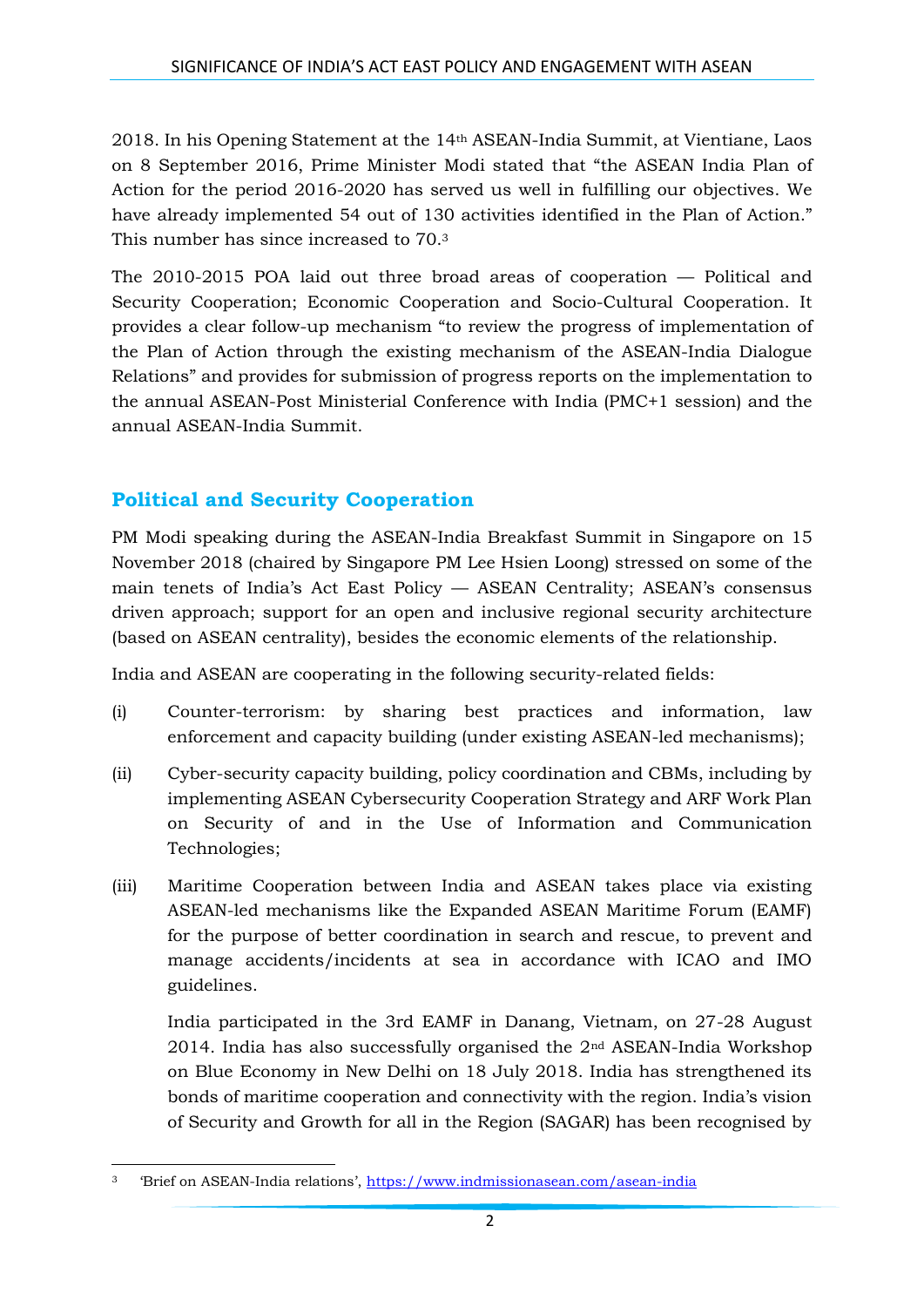ASEAN. There is congruence of views on the importance of a rules-based order in the region, including through upholding international law such as the 1982 United Nations Convention on the Law of the Sea. This has meant a reaffirmation of the "importance of maintaining and prioritising peace, security, stability, safety and freedom of navigation, in and overflight above, the SCS".

Modi joined EAS leaders in the adoption of five EAS Statements, viz., Foreign Terrorist Fighters and Returnees; Marine Plastic Debris; Smart Cities; Safe and Secure use of Nuclear and Radioactive Materials; ICT and Digital Economy. In particular, Modi hoped that the understanding on counter-terrorism would move beyond statements to more practical cooperation.<sup>4</sup>

India's support for ASEAN centrality was clearly evident when it elevated the relationship to the Strategic Partnership level following the ASEAN-India Vision Statement 2012. India actively participates in ASEAN-led mechanisms to address security challenges (both traditional and non-traditional). This includes the ASEAN Regional Forum (ARF), ASEAN PMC+1 with India, East Asia Summit (EAS), ASEAN Defence Ministers' Meeting Plus (ADMM-Plus), ASEAN-India Senior Officials' Meeting and ASEAN-India Joint Cooperation Committee. In addition, it participates in other sub-regional forums like Bay of Bengal Initiative for Multi-sectoral Technical and Economic Cooperation (BIMSTEC), and the Mekong-Ganga Cooperation (MGC) forum. <sup>5</sup>

India has supported and promoted the shared values and norms as enshrined in the ASEAN Charter, the Treaty of Amity and Cooperation in Southeast Asia (TAC) and the EAS Declaration on the Principles of Mutually Beneficial Relations (Bali Principles), for developing regional security architecture. To this end, India has a dedicated Mission to ASEAN in Jakarta. Then Prime Minister Dr. Manmohan Singh announced India's decision to appoint a separate Ambassador to ASEAN at the 11th India-ASEAN Summit in Brunei on October 1, 2013. Based on this decision, Mr. Suresh K. Reddy became the first Resident Ambassador of Indian Mission to ASEAN on January 15, 2015 and the Mission started functioning from its new Chancery premises in Jakarta from January 2015 onwards. India set up its own ASEAN-India Centre, and for several years held the annual Delhi Dialogue conference.

**.** 

<sup>4</sup> 'Visit of Prime Minister to Singapore to attend ASEAN-India Breakfast Summit, the 13th East Asia Summit and related meetings', MEA website, at [https://mea.gov.in/press](https://mea.gov.in/press-releases.htm?dtl/30601/Visit+of+Prime+Minister+to+Singapore+to+attend+ASEANIndia+Breakfast+Summit+the+13th+East+Asia+Summit+and+related+meetings)[releases.htm?dtl/30601/Visit+of+Prime+Minister+to+Singapore+to+attend+ASEANIndia+Breakfas](https://mea.gov.in/press-releases.htm?dtl/30601/Visit+of+Prime+Minister+to+Singapore+to+attend+ASEANIndia+Breakfast+Summit+the+13th+East+Asia+Summit+and+related+meetings) [t+Summit+the+13th+East+Asia+Summit+and+related+meetings](https://mea.gov.in/press-releases.htm?dtl/30601/Visit+of+Prime+Minister+to+Singapore+to+attend+ASEANIndia+Breakfast+Summit+the+13th+East+Asia+Summit+and+related+meetings)

<sup>&</sup>lt;sup>5</sup> For detail of the progress in the implementation of the 2nd POA see, 'Executive report on the progress in the implementation of the plan of action to implement the ASEAN-India partnership for peace, progress and shared prosperity', <http://aic.ris.org.in/node/689>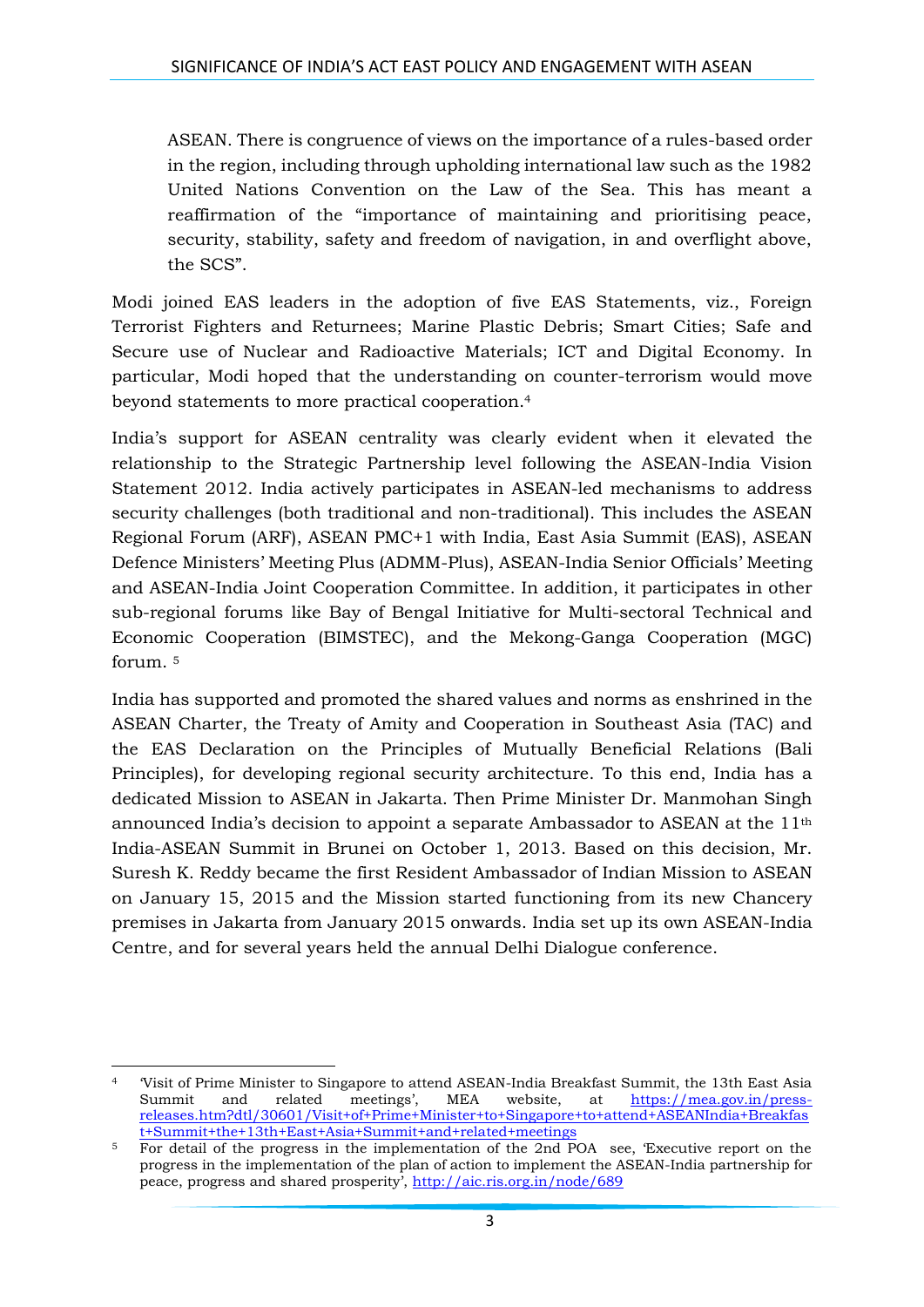## **Economic Cooperation**

India was ASEAN's sixth largest trading partner in 2017. Trade between India and ASEAN was over \$ 81 billion in 2017-2018 and constitutes 10 per cent of India's total trade. India's strength lies in its services sector. The ratification process of the Agreement on Trade in Services under the Framework Agreement on Comprehensive Economic Cooperation between ASEAN and India is already completed. The aim of the agreement is to "fully tap the potential, offered by the vast markets of ASEAN and India through the effective implementation of the ASEAN-India Free Trade Area, and the operationalization of the ASEAN-India Trade and Investment Centre." <sup>6</sup>

It is hoped that the RCEP negotiations, which are in their final stage and expected to be concluded in 2019, will result in the world's largest trading bloc (40 per cent of global GDP). Domestic manufacturers and also some international trade experts in India advise cautious approach to RCEP given the fact that India already faces trade deficit with many RCEP members, including with China (\$ 63 billion), South Korea  $(\$ 11.96  billion)$ , Indonesia  $(\$ 12.47  billion)$ , and Australia  $(\$ 10.16  billion)$ . The aim is of course, to foster a "global trade environment that is open, mutually beneficial, rules based and inclusive." <sup>7</sup>

India is committed to connectivity (land, air and maritime) cooperation with ASEAN in line with the Masterplan on ASEAN Connectivity 2025, which was adopted on 6 September 2016. Once the India-Myanmar-Thailand Trilateral Highway Project is completed, it could be extended to Cambodia, Laos, and Vietnam. Economic Research Institution (ERIA), Jakarta is expected to undertake a feasibility study on this extension. India has emphasized the importance of trade and investment in enhancing prosperity and security of the Indo-Pacific. Prime Minister Modi clearly articulated in Singapore recently India's commitment to the early conclusion of a balanced and comprehensive RCEP.<sup>8</sup>

## **Conclusion**

ASEAN is faced with many new challenges today. The region is faced with the US-China trade war (although the prevailing tension may have cooled following the Trump-Xi meeting at G-20). The leadership within ASEAN also presents a challenge. ASEAN can only be as good as the sum of its Members. After Singapore, it is Thailand's turn to chair ASEAN. How would ASEAN cope with growing Chinese influence in the region?

**<sup>.</sup>** <sup>6</sup> Breakfast Summit Chairman's Statement, n. 1.

<sup>7</sup> Ibid

<sup>8</sup> 'Visit of Prime Minister to Singapore to attend ASEAN-India Breakfast Summit, the 13th East Asia Summit and related meetings', MEA website, at https://mea.gov.in/pressreleases.htm?dtl/30601/Visit+of+Prime+Minister+to+Singapore+to+attend+ASEANIndia+Breakfas t+Summit+the+13th+East+Asia+Summit+and+related+meetings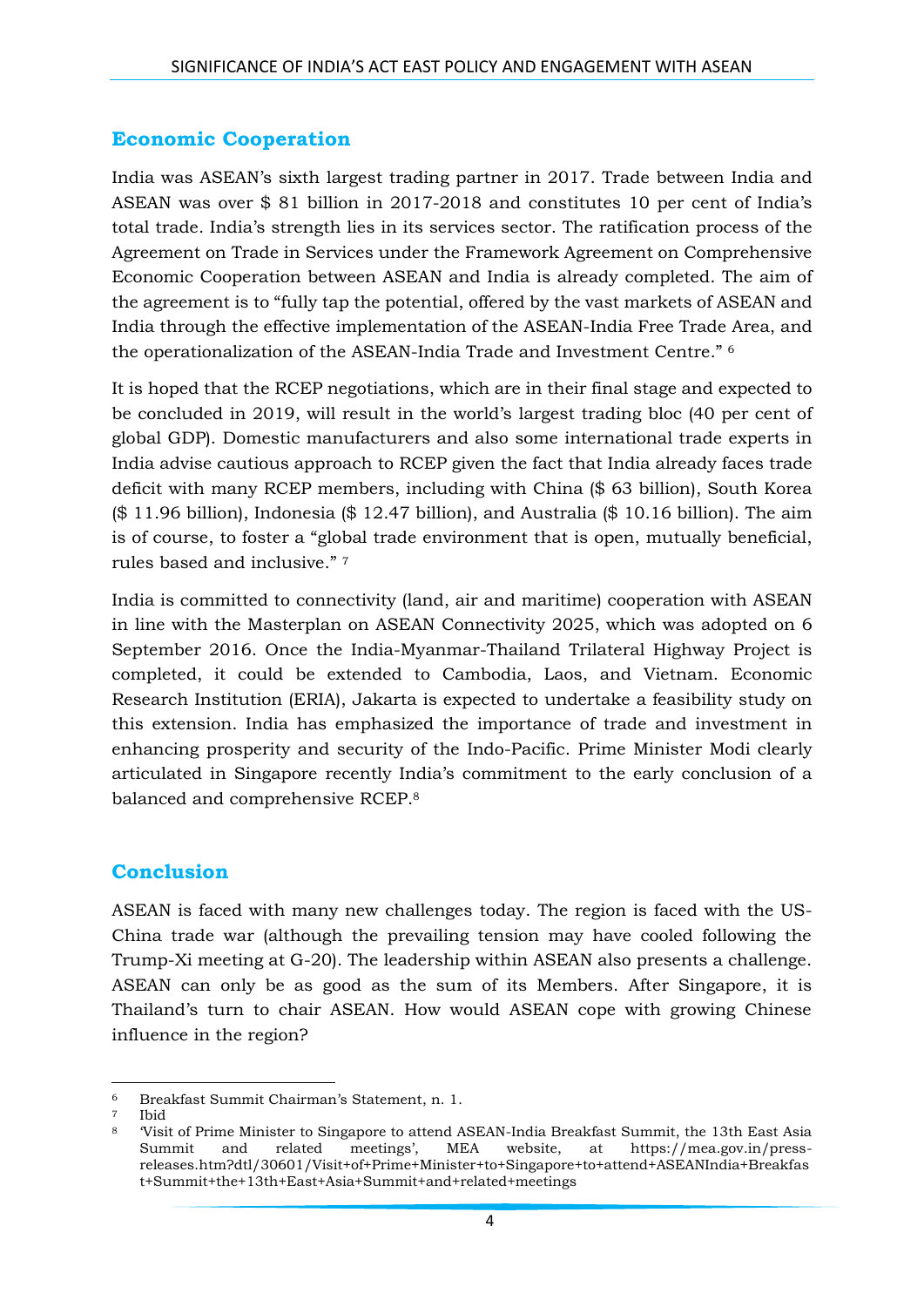The problem is further compounded by the fact that Thailand has not remained untouched by Chinese influence and is coping with its own internal democratic transition. From playing host to a large number of Chinese tourists, to ordering Chinese submarines, to reviving hopes for Kra Canal as an integral part of Chinese Belt and Road Initiative (BRI), the quiet Chinese moves can be seen. After Thailand, it will be Vietnam's turn. Hanoi would like ASEAN to play a more proactive role given the fact that Vietnam has faced continuous Chinese threats to its sovereignty in the South China Sea.

Given the above dynamics, some concerned nations are paying greater attention to other meetings on the sidelines of the ASEAN Summit. The third round of Quadrilateral Security Dialogue or Quad, between the US, Australia, Japan and India, was held with senior officials participating. The meeting emphasised the centrality of ASEAN. An upgradation of the Quad with more political content to the mechanism provided by participation of political leaders at the highest level may not be very likely in the near future. The most viable alternative on the security front seems to be the East Asia summit, along with the ADMM-Plus mechanism.

On the economic front, when the Trans Pacific Partnership negotiations failed with the withdrawal of the United States, it is the RCEP which holds greater hope for the regional countries. And the 2nd RCEP Summit held on the sidelines of the ASEAN meetings on 14 November appears to indicate the emergence of a regional economic architecture by 2019.

#### **Table**

#### **ASEAN-India Summits and East Asia Summits:**

| Year               | Venue                  | ASEAN-India Summit   East Asia Summit |                                          |
|--------------------|------------------------|---------------------------------------|------------------------------------------|
| 2020               | Vietnam                | 18 <sup>th</sup>                      | 15th EAS                                 |
| 2019               | Thailand               | 17 <sup>th</sup>                      | $14th$ EAS                               |
| 2018<br><b>Nov</b> | Singapore              | Breakfast Informal<br>Summit          | $13th$ EAS<br>$14 - 15$ Nov              |
| 2018<br>$25$ Jan   | New Delhi              | Commemorative<br>Summit               |                                          |
| 2017<br>14 Nov     | Manila,<br>Philippines | 15 <sup>th</sup>                      | $12th$ EAS,<br>Pasay, Ph.<br>$13-14$ Nov |

### **Past, Present and Future (projected)**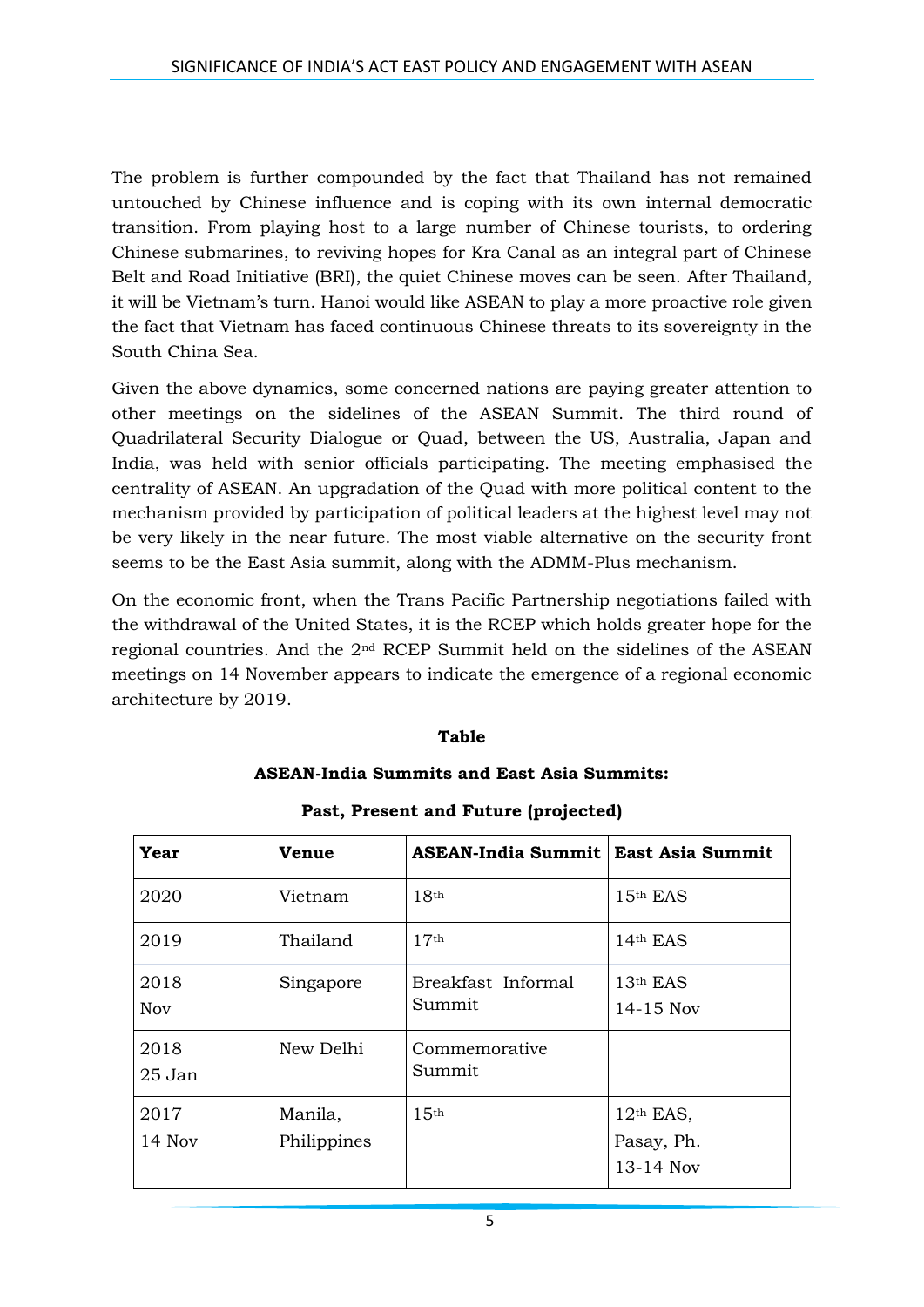| 2016<br>08 Sept   | Vientiane,<br>Laos                       | 14 <sup>th</sup>          | 11 <sup>th</sup><br>$6-8$ Sep      |
|-------------------|------------------------------------------|---------------------------|------------------------------------|
| 2015              | Kuala<br>Lumpur,<br>Malaysia             | 13 <sup>th</sup>          | 10 <sup>th</sup><br>21-22 Nov      |
| 2014              | Nay Pyi Taw,<br>Myanmar                  | 12 <sup>th</sup>          | <b>Oth</b><br>12-13 Nov            |
| 2013<br>9-10 Oct  | Bandar Seri<br>Begawan,<br><b>Brunei</b> | 11 <sup>th</sup>          | 8 <sup>th</sup><br>9-10 Oct        |
| 2012<br>20-21 Dec | New Delhi                                | Commemorative<br>Summit   |                                    |
| 2012<br>19 Nov    | Phnom Penh,<br>Cambodia                  | 10 <sup>th</sup>          | 7 <sup>th</sup><br>19-20 Nov       |
| 2011<br>19 Nov    | Bali,<br>Indonesia                       | Q <sub>th</sub>           | 6 <sup>th</sup><br>18-19 Nov       |
| 2010<br>30 Oct    | Hanoi,<br>Vietnam                        | 8 <sup>th</sup>           | 5 <sup>th</sup><br>30 Oct          |
| 2009<br>24 Oct    | Thailand                                 | 7 <sup>th</sup>           | 4 <sup>th</sup><br>25 Oct          |
| 2007              | Singapore                                | 6 <sup>th</sup><br>21 Nov | 3rd EAS<br>21 Nov                  |
| 2007<br>14 Jan    | Cebu,<br>Philippines                     | 5 <sup>th</sup>           | 2 <sup>nd</sup> EAS<br>15 Jan      |
| 2005<br>13 Dec    | Kuala<br>Lumpur,<br>Malaysia             | 4 <sup>th</sup>           | 1 <sup>st</sup> EAS<br>14 Dec 2005 |
| 2004<br>30 Nov    | Vientiane,<br>Laos                       | 3rd                       |                                    |
| 2003              | Bali,<br>Indonesia                       | 2 <sub>nd</sub>           |                                    |
| 2002<br>5 Nov     | Phnom Penh,<br>Cambodia                  | 1 <sup>st</sup>           |                                    |